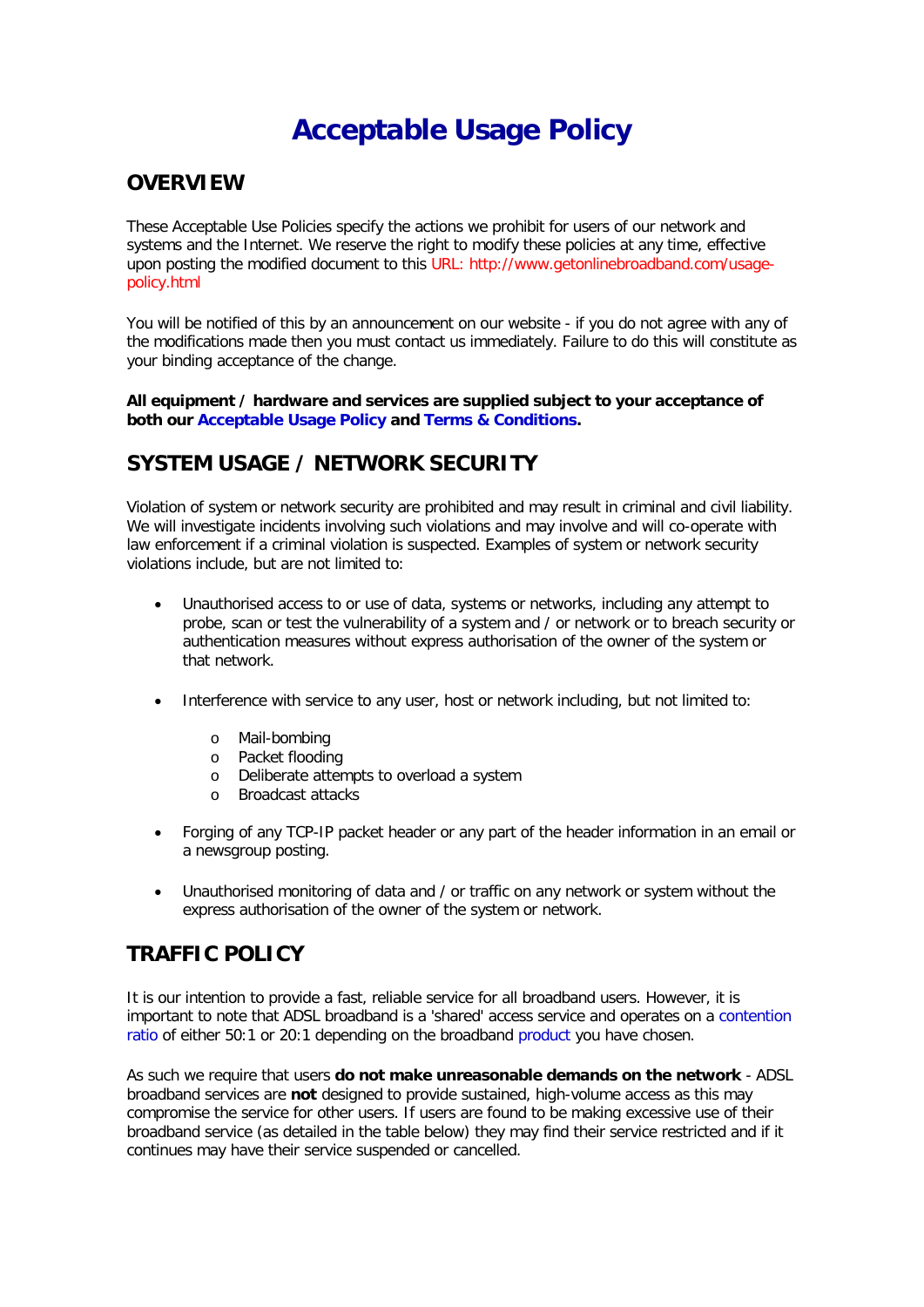| <b>Service Name</b>       | <b>Access Speed</b>                                   | Contention<br>Ratio | <b>Traffic Quota</b><br>(per month) |
|---------------------------|-------------------------------------------------------|---------------------|-------------------------------------|
| ADSL 500 Solo             | up to 500 kbit/s download<br>up to 250 kbit/s upload  | 50:1                | 5 Gbytes                            |
| ADSL 1000 Solo            | up to 1000 kbit/s download<br>up to 250 kbit/s upload | 50:1                | 5 Gbytes                            |
| ADSL 2000 Solo            | up to 2000 kbit/s download<br>up to 250 kbit/s upload | 50:1                | 5 Gbytes                            |
| <b>ADSL 500 Business</b>  | up to 500 kbit/s download<br>up to 250 kbit/s upload  | 20:1                | 8 Gbytes                            |
| <b>ADSL 1000 Business</b> | up to 1000 kbit/s download<br>up to 250 kbit/s upload | 20:1                | 12 Gbytes                           |
| <b>ADSL 2000 Business</b> | up to 2000 kbit/s download<br>up to 250 kbit/s upload | 20:1                | 20 Gbytes                           |

We would therefore consider acceptable (maximum) traffic usage / quotas to be:

**Accounts that exceed their quota / traffic allocation will either need to upgrade their service to an appropriate service for the level for the access they require or will be billed for excess traffic at £3.50 + VAT per gigabyte of traffic.**

# **ILLEGAL USE**

Our network and systems may be used only for lawful purposes. Transmission, distribution or storage of any material in violation of any applicable law or regulation is prohibited. This includes, without limitation, material protected by copyright, trademark, trade secret or other intellectual property right used without proper authorization, and material that is obscene, defamatory, constitutes an illegal threat or violates export control laws.

# **ELECTRONIC MAIL / E-MAIL**

Sending unsolicited mail messages (SPAM), including, without limitation, commercial advertising and informational announcements, is explicitly prohibited. This includes sending unsolicited email via another ISP to advertise a domain or web site hosted with us.

This policy includes any volume of unsolicited mail however large or small. This activity uses excessive resources, incurs great cost and annoys customers - we (and most responsible ISP's) are strictly against this in any form.

**Complaints of this nature may lead to the immediate suspension of your service and may lead to the closure of your account.**

### **USENET / NEWSGROUPS**

Posting the same or similar message to one or more newsgroups (excessive cross-posting or multiple-posting) is explicitly prohibited.

# **MISCELLANEOUS**

Indirect or attempted violations of the policy, and actual and or attempted violations by a 3rd party on behalf of one of our customers or a customers' end user, shall be considered violations